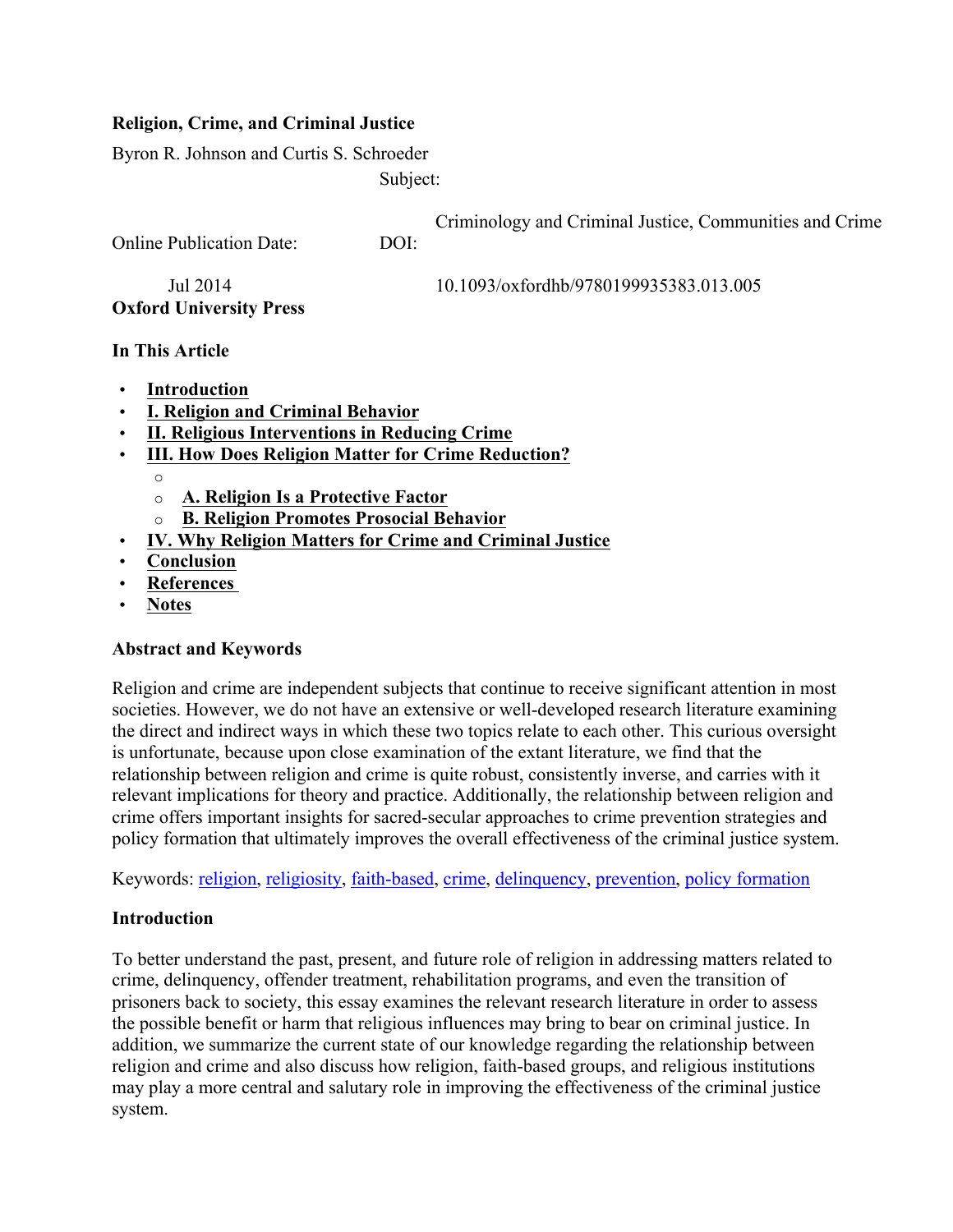#### **I. Religion and Criminal Behavior**

Contemporary research on the religion-crime relationship can be traced to Hirschi and Starks's classic article titled "Hellfire and Delinquency," published in 1969. Hirschi and Stark surprised many when they failed to find a significant inverse relationship between levels of religious commitment among youth and measures of delinquency. Subsequent replications both confirmed (Burkett and White 1974) and refuted (Albrecht et al. 1977; Higgins and Albrecht 1977; Jensen and Erickson 1979) Hirschi and Stark's original finding. Stark would later suggest that these contradictory findings were the result of the moral makeup of the community being studied. Stark, Kent, and Doyle (1982) found that areas with high church membership and attendance rates represented "moral communities," while areas with low church membership typified "secularized communities." Stark's moral communities hypothesis, therefore, predicted an inverse relationship between religiosity and delinquency in moral communities as well as the expectation that there would be little or no effect of religiosity on individuals in secularized communities. This important theoretical perspective provided a framework for understanding why some studies of delinquency had yielded an inverse relationship between religious commitment measures and delinquency and others did not (Stark 1996; Stark, Kent, and Doyle 1982).

Empirical evidence suggests that the effects of religiosity remain significant even in communities typified by decay, poverty, disadvantage, and disorganization (Freeman 1986; Jang and Johnson 2001; Johnson et al. 2000a,b). For example, Johnson and colleagues (2000b) found that individual religiosity helped at-risk youths, such as those living in poor inner-city areas (e.g., Boston, Chicago, and Philadelphia), to escape from drug use and other illegal activities. Further, results from a series of multilevel analyses indicate that church attendance (the frequency of attending religious services) has significant inverse effects on illegal activities, drug use, and drug selling among disadvantaged youths (Johnson et al. 2000b).

There is also increasing evidence that religious involvement may lower the risks of a broad range of delinquent behaviors, including both minor and serious forms of criminal behavior (Evans et al. 1996). An increasing number of important delinquency studies as well as several systematic reviews have helped to clarify the confusion surrounding religion-crime literature. In a systematic review of 40 studies that focus on the relationship between religion and delinquency, Johnson et al. (2000) found that most of these studies reported an inverse relationship between measures of religiosity and delinquency. Several studies found no relationship or were inconclusive, and only one found a positive link between greater religiosity and increasing delinquency. Among those studies with the most rigorous research design, the likelihood that increasing religiosity would be linked with decreases in delinquency was strongest. Conversely, those studies reporting inconclusive results tended to be less methodologically rigorous. In a second meta-analysis, Baier and Wright (2001) reviewed 60 studies within the religiosity-delinquency literature and reached much the same conclusion as the previous study by Johnson et al. (2000). Baier and Wright found that studies using larger and more representative datasets were more likely to find significant inverse effects (i.e., increasing religiosity and decreasing delinquency) than studies that utilized smaller, regional, or convenient samples. In a third systematic review, Johnson (2002) looked at studies examining religion and multiple outcome areas, including several that are relevant for our current discussion (i.e., alcohol abuse, drug use/abuse, and crime/delinquency). Among the 97 alcohol studies reviewed,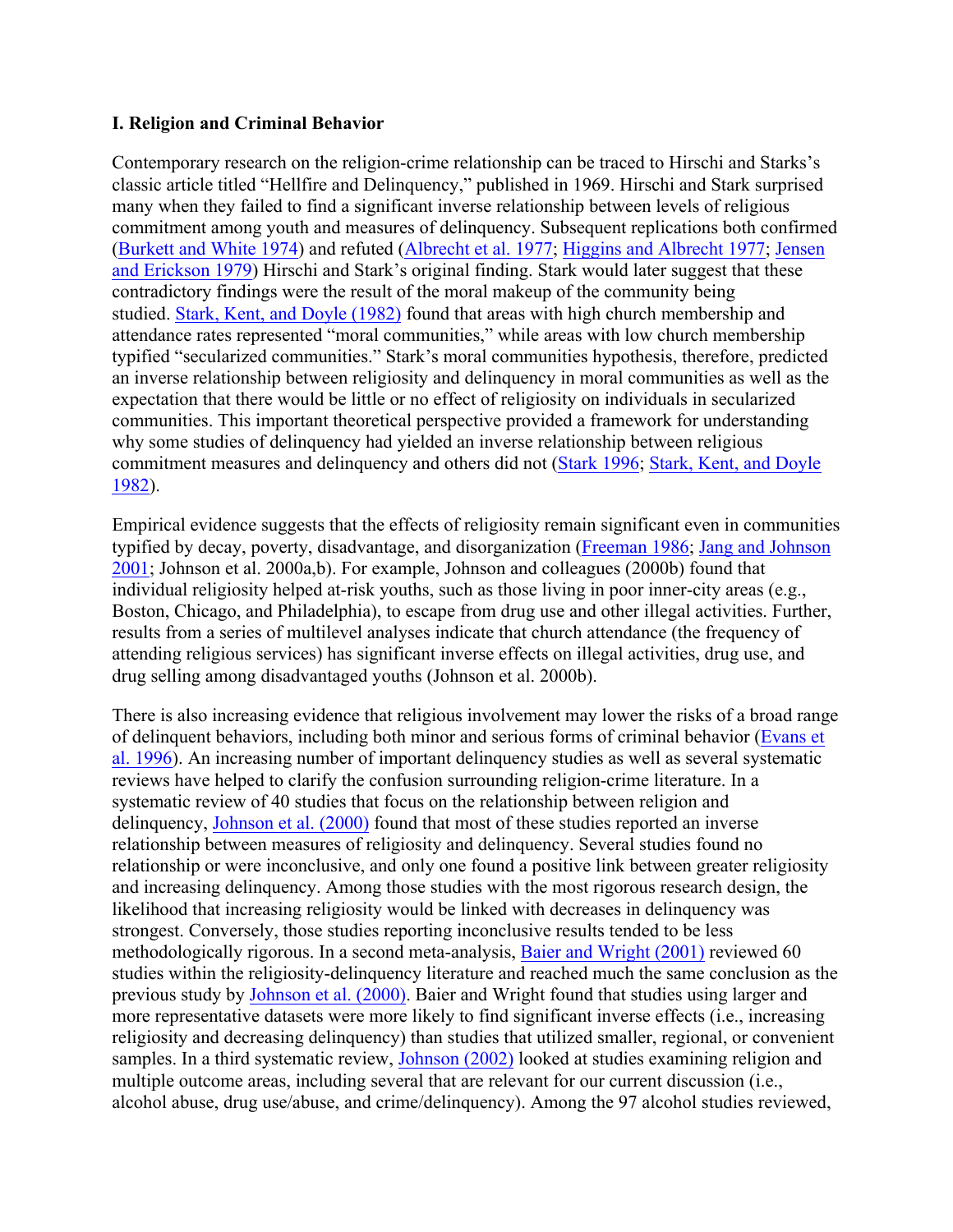only 2 found religiosity to be associated with deleterious outcomes. Another 10 studies reported inconclusive findings, while 85 found an inverse relationship. This indicates that increasing religiosity is associated with a lowered likelihood of alcohol abuse. Johnson also found a similar pattern among 54 studies examining drug use or abuse. Of the 54 studies, 50 found that increasing religiosity was related to decreasing drug use or abuse, while only one study found a positive relationship. Finally, Johnson reviewed another 46 studies within the crime and delinquency literature that examined the influence of religion, and the same trend was found increasing religiosity tends to be linked with decreasing criminal or delinquent behavior (37 studies), while increasing religiosity is positively related to delinquency in only one study.

In sum, these previous reviews of the relevant research literature document consistent evidence that increasing religious commitment or involvement helps protect youth from delinquent behavior and deviant activities. However, it is also important to note that the bulk of the religioncrime literature has developed most notably within the last decade or so. Thus it is necessary to update these reviews to determine whether they are consistent with the more recent research literature on religion and crime.

To follow, we summarize the results of the most recent and comprehensive review of the religion-crime literature that covers studies published between 1944 and 2010. In this systematic review, Johnson (2011) examined the type of study (e.g., cross-sectional, prospective cohort, retrospective, clinical trial, experimental, case-control, descriptive, case report, or qualitative); the sampling method (e.g., random, probability, systematic sampling, convenience/purposive sample); the number of subjects in the sample population (e.g., children, adolescents, high school students, college students, community-dwelling adults, elderly, church members, religious or clergy, gender, and race); location, religious variables included in the analysis (e.g., religious attendance, scripture study, subjective religiosity, religious commitment, intrinsic religiosity, extrinsic religiosity, etc.); controls, and findings (e.g., no association, mixed evidence, beneficial association with outcome, or harmful association with outcome).

In total, 109 studies were reviewed, and the results of this current review confirm that the vast majority of the studies report a beneficial relationship between measures of religion or religious commitment and various crime and delinquency measures or outcomes. Approximately 89 percent of the studies (97/109) find an inverse or beneficial relationship between religion and some measure of crime or delinquency (i.e., increasing religiosity is associated with lower crime/delinquency). Only 11 studies found no association or reported mixed findings, and only one study from this exhaustive literature review found that religion was associated with a harmful outcome (Johnson 2011).

Researchers over the last several decades have contributed to this emerging religiosity-crime literature; yet until recently there has remained a lack of consensus about the nature of this relationship. Stated differently, in studies utilizing vastly different methods, samples, and research designs, increasing religiosity (religiousness, religious activities, or participation) is consistently linked with decreases in various measures of crime or delinquency. These findings are particularly pronounced among the more methodologically and statistically sophisticated studies that rely upon nationally representative samples. And although religion is a variable that tends to be associated with a lowered likelihood of crime, delinquency, or recidivism, it remains largely overlooked by criminologists and other social scientists interested in crime reduction.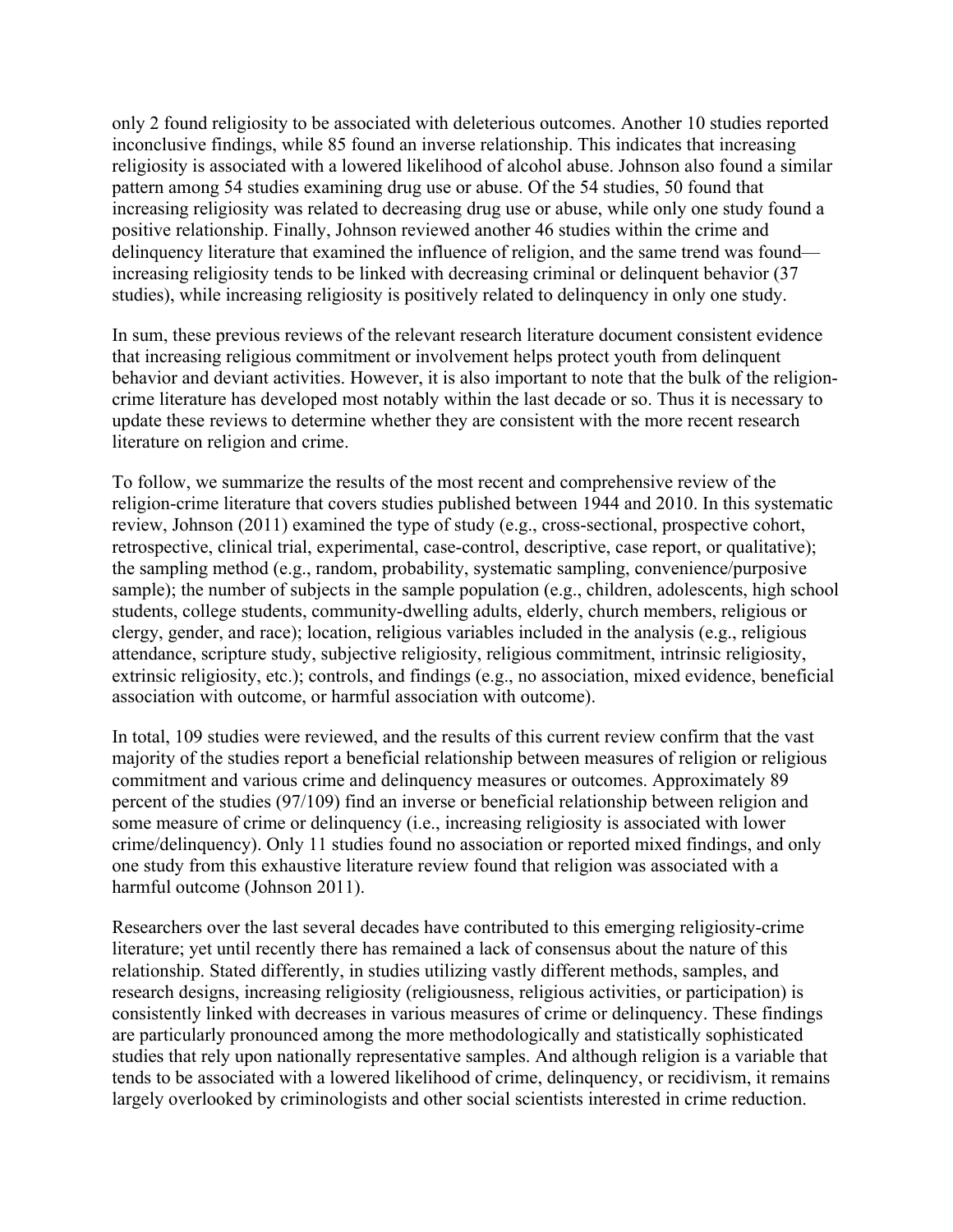#### **II. Religious Interventions in Reducing Crime**

Multivariate studies typically include research designs that allow researchers to control for a number of factors and thus to rule out other explanations for research findings. Although the research literature is still preliminary, faith-based programs or initiatives studied were found to be significantly more effective than their counterparts. An exception is a study that examined whether participation in religious programs and the experience of being "born again" was associated with lowered recidivism. The study found no difference between religious prisoners and nonreligious prisoners in terms of recidivism (Johnson 1987).

In a comparative evaluation of the Christian drug treatment program called Teen Challenge, Aaron Bicknese assessed the effectiveness of Teen Challenge according to several outcome measures and found that offenders who participated in the faith-based drug treatment program were more likely to remain sober and maintain employment than those who did not. Further, Teen Challenge graduates were employed full time, and fewer of them returned to treatment than those in either comparison group (Bicknese 1999).

A series of multivariate studies examining the effectiveness of Prison Fellowship (PF) programs tend to support the notion that PF participants fare significantly better. In the first study, Mark Young and his coauthors investigated long-term recidivism among a group of federal inmates trained as volunteer prison ministers and found that the PF group had a significantly lower rate of recidivism than the matched group (Young, Gartner, O'Connor, Larson, and Wright 1995). In the second study, Johnson and colleagues examined the impact of PF religious programs on institutional adjustment and recidivism rates in two matched groups of inmates from four adult male prisons in New York State. After controlling for level of involvement in PF-sponsored programs, inmates who were most active in Bible studies were significantly less likely to be rearrested during the year-long follow-up period (Johnson, Larson, and Pitts 1997). In a followup to this study, Johnson extended the New York research on former inmates by increasing the length of study from 1 to 8 years and found that frequent Bible study participants were less likely to be rearrested 2 and 3 years after their release (Johnson 2004).

In one of the more publicized studies to date, Johnson took six years to complete an evaluation of PF's expressly Christian, faith-based prerelease program known as the InnerChange Freedom Initiative (IFI). Among the study's key findings are the following: (a) IFI program graduates were significantly less likely than the matched comparison group to be arrested and (b) IFI program graduates were significantly less likely than the matched comparison group to be reincarcerated during the two-year follow-up period (Johnson and Larson 2003).

In yet another study of PF, Kerley and associates explored the relationship between participation in Operation Starting Line (OSL), a faith-based prison event, and the subsequent experience of negative emotions and incidence of negative behaviors (Kerley, Matthews, and Schulz 2005). OSL participants were less likely to experience negative emotions and to engage in fights and arguments with other inmates or prison staff. The results from this study are consistent with previous research and were supported in a second study where Kerley surveyed prisoners in order to determine whether levels of reported religiosity were associated with reduced levels of arguing and fighting. The study concluded that religiosity directly reduces the likelihood of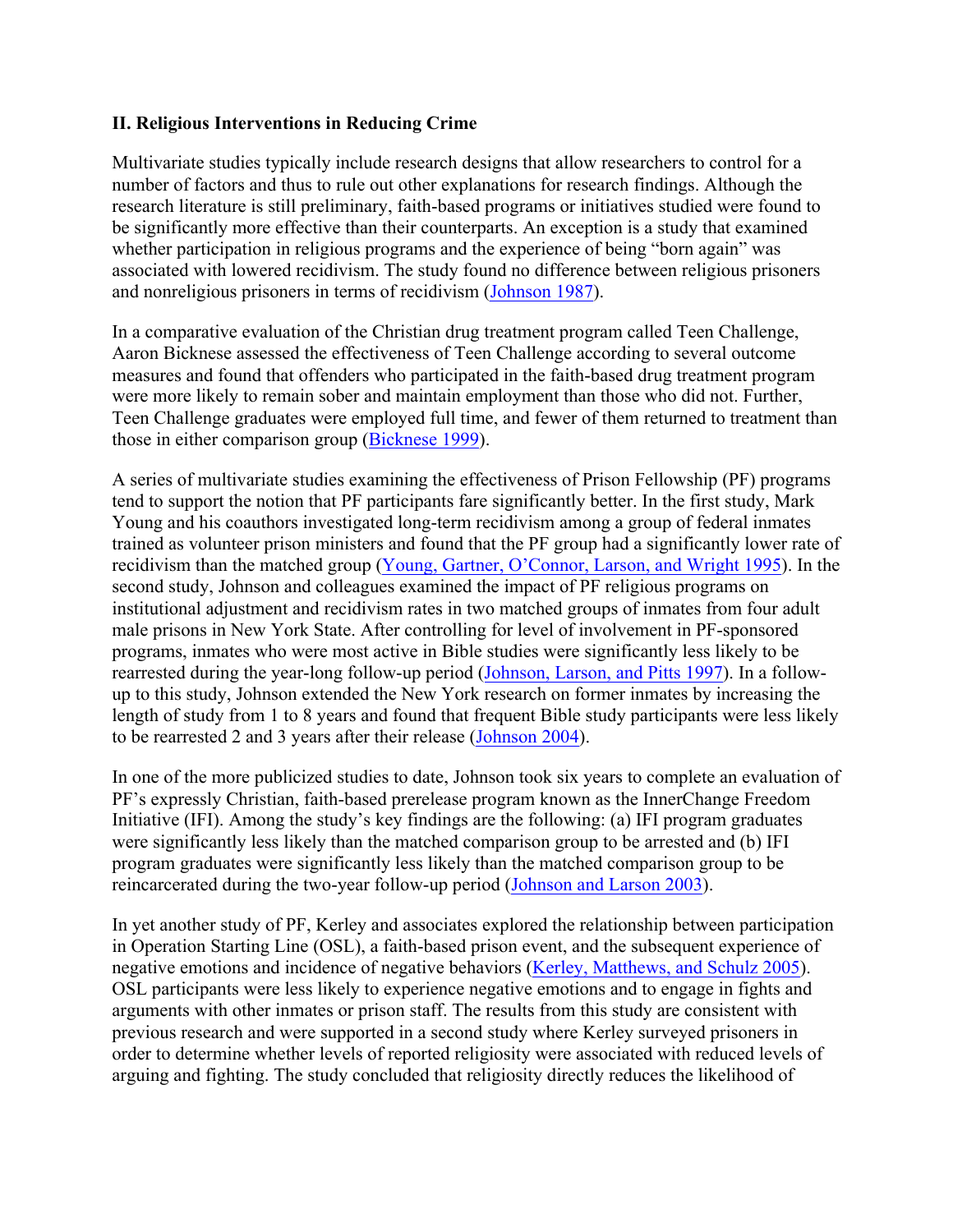arguing and indirectly reduces the likelihood of fighting (Kerley, Matthews, and Blanchard 2005).

The Iowa Department of Management conducted an evaluation of all 17 substance abuse treatment programs found in eight of Iowa's prisons, including PF's IFI. Among other things, the lengthy evaluation concluded that IFI was the first or second most effective of the 17 substance abuse interventions to reduce recidivism in the state of Iowa (Iowa Department of Management 2007).

More recently, Duwe and King (2012) evaluated the effectiveness of the IFI by examining recidivism outcomes among 732 offenders released from Minnesota prisoners between 2003 and 2009. A series of regression analyses document that participation in IFI significantly reduced the likelihood of rearrest (26 percent), reconviction (35 percent), and reincarceration (40 percent) of former prisoners.

A new study extends the research on IFI by conducting a cost-benefit analysis of the program. Because IFI relies heavily on volunteers and program costs are privately funded, the program involves no additional expense for the State of Minnesota. This study focused on estimating the program's benefits by examining recidivism and postrelease employment. The findings showed that during its first six years of operation in Minnesota, IFI produced an estimated benefit of \$3 million, which amounts to nearly \$8,300 per participant (Duwe and Johnson 2013).

# **III. How Does Religion Matter for Crime Reduction?**

As we have demonstrated, there is consistent empirical evidence that religiosity is linked with the reduction of crime and delinquency.1 In short, we know that religion matters, but researchers have spent far less time considering how measures of religion, religious institutions, or religious commitment are inversely related to crime and delinquency. In this section, we examine how various religious variables are consequential for crime reduction.

# **A. Religion Is a Protective Factor**

There is growing evidence that religion, individual religious commitment, and religious congregations have the potential to help prevent high-risk urban youths from engaging in delinquent behavior (Johnson, Jang, Larson, and Li, 2001; Johnson, Larson, Jang, and Li 2000). Johnson and colleagues (Johnson, Larson, Li, and Jang 2000) estimated a series of regression models and found that (a) the effect of neighborhood disorder (i.e., high-crime neighborhoods) on crime was partly mediated by an individual's frequency of church attendance and (b) involvement of African American youth in religious institutions significantly buffers the effects of neighborhood disorder on crime and serious crime in particular. The authors conclude that the African American church has the potential to be an important agency of local social control and that researchers should not overlook the important role that these religious congregations may play in the lives of disadvantaged youth.

Preliminary evidence suggests that youths who have continued religious involvement or participation throughout adolescence may be the beneficiaries of a cumulative religiosity effect that lessens the risk of illicit drug use (Jang and Johnson 2001). This finding suggests that youths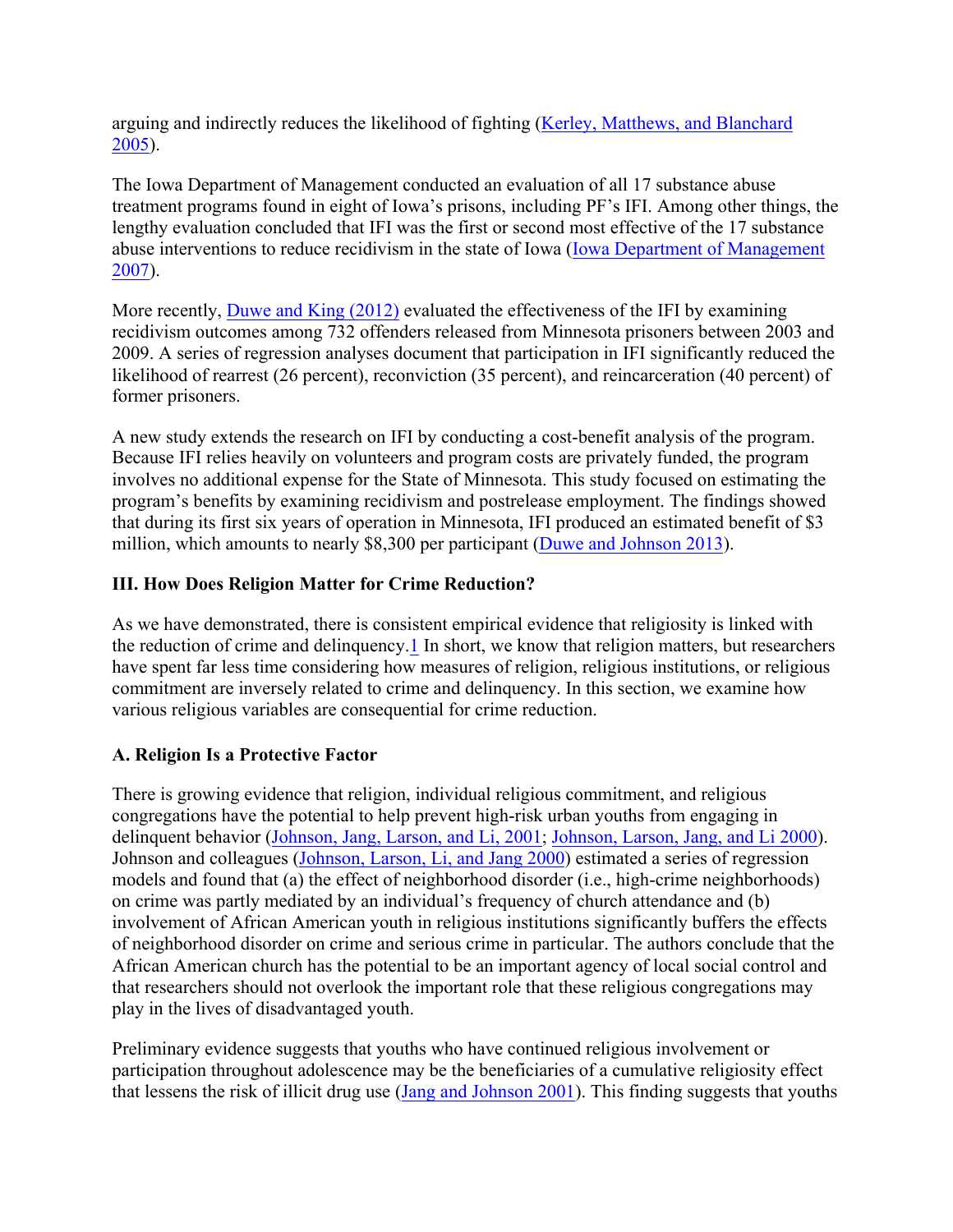who continue to attend and participate in religious activities are less likely to commit crime or delinquent acts. Indeed, Johnson (2000) finds that church-attending youths from disadvantaged communities are less likely to use illicit drugs that youths from suburban communities who attend church less frequently or not at all.

Recent research helps to confirm the growing evidence that religious commitment and involvement help protect youth (and adults) from delinquent behavior and deviant activities (Baier and Wright 2001; Jang and Johnson 2003, 2004, 2005; Johnson et al. 2000c). Recent evidence also suggests that such effects persist even if there is no strong prevailing social control against delinquent behavior in the surrounding community (Johnson et al. 2000b). Stated differently, youths from "bad places" can still turn out to be "good kids" if religious beliefs and practices are regular and important in their lives. There is additional evidence that religious involvement may lower the risks of a broad range of delinquent behaviors, ranging from minor to serious forms of criminal behavior (Evans et al. 1996; Regnerus 2003; Wallace 1998). Preliminary research findings also indicate that religious involvement may have a cumulative effect throughout adolescence and thus may significantly lessen the risk of later adult criminality (Jang and Johnson 2001; Jang, Bader, and Johnson 2008). Whereas criminologists have tended to focus on the effects of community disadvantage on predisposing youth to delinquent behavior, we are now beginning to understand the effects that religion or religious institutions may play in providing communities of "advantage" for youth. In other words, uninterrupted and regular church attendance may further inoculate or insulate youth from crime and delinquency.

In a similar vein, preliminary research has examined intergenerational religious influence and finds that parental religious devotion protects girls from delinquency (Regnerus 2003). There is additional research documenting that religion can be used as a tool to help prevent especially difficult populations, like high-risk urban youths, from engaging in delinquent behavior (Johnson et al. 2000a, 2001). For example, youths living in poverty tracts in urban environments—or what criminologists call disadvantaged communities—are at elevated risk for a number of problem behaviors including poor school performance, drug use, and other delinquent activities (Johnson 2000; Johnson et al. 2000b). However, youths from these same disorganized communities who participate in religious activities are significantly less likely to be involved in deviant activities. In this way, religiously committed youth are resilient to and protected from the negative consequences of living in impoverished communities.

Confirmed in previous meta-analyses as well as the current systematic review of the crime and religion literature reported in this chapter, we now have solid empirical evidence demonstrating that religion is a protective factor that may buffer or shield youths as well as adults from delinquency, crime, and recidivism. Youth exposure to religious and spiritual activities, in conjunction with other environmental factors, is a powerful inhibitor of juvenile delinquency and youth violence. For example, those who attend church frequently are less likely to engage in a variety of delinquent behaviors, including drug use, skipping school, fighting, and violent and nonviolent crimes. The fact that these findings hold even in disadvantaged communities provides additional evidence of the connection between religiosity and resilience. Stated differently, the role of religion and religious institutions is especially critical in communities where crime and delinquency are most prevalent.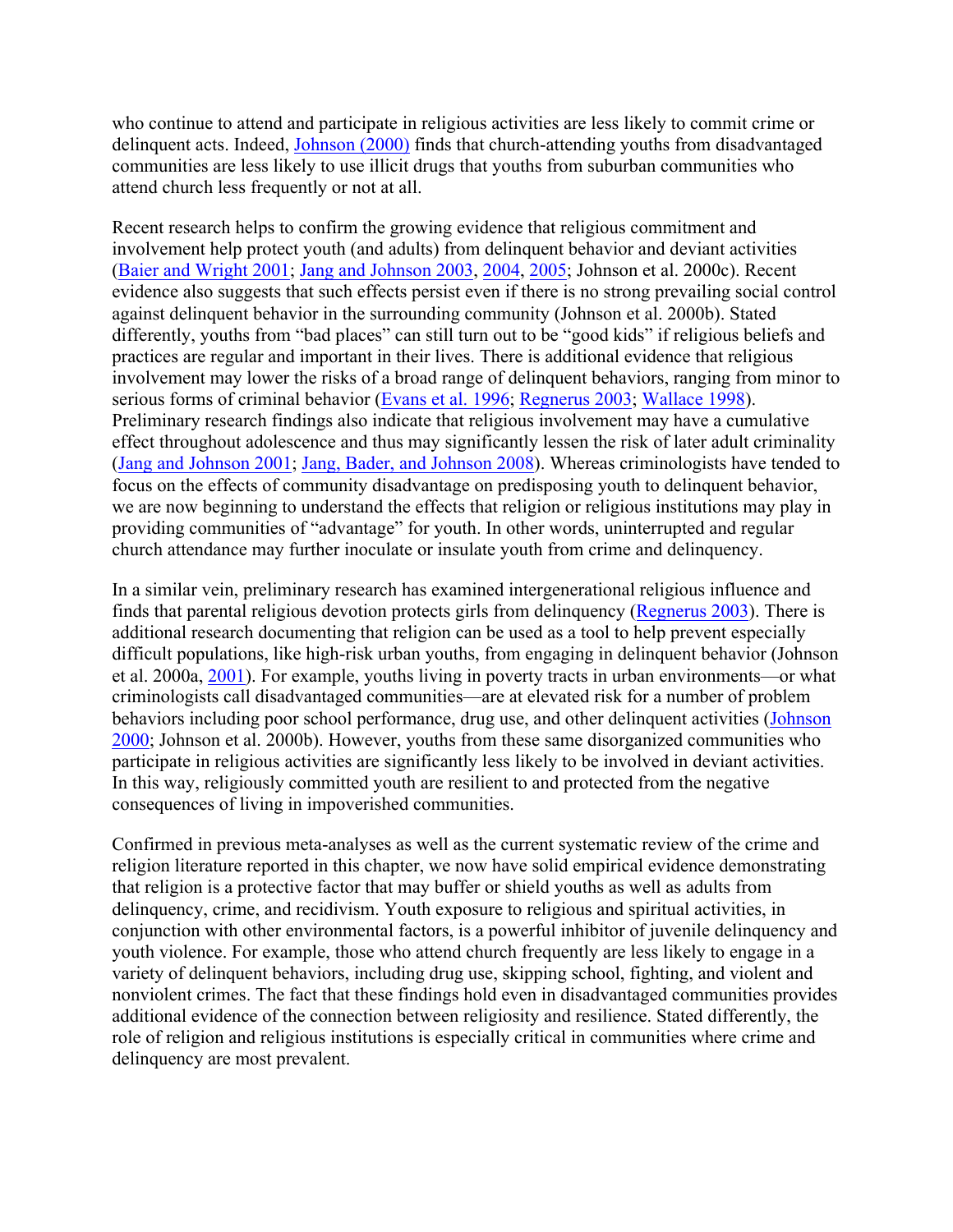In sum, a review of the research on religious practices or commitments and deviant behavior indicates that, in general, higher levels of religious involvement are associated with lower rates of crime and delinquency. The empirical evidence demonstrates that those who are most involved in religious activities are less likely to commit criminal or delinquent acts. Thus, aided by systematic reviews of the relevant literature, it is accurate to state that religiosity is now beginning to be acknowledged as a key protective factor that buffers or shields youth from criminal and delinquency outcomes.

# **B. Religion Promotes Prosocial Behavior**

Criminologists have studied factors thought to be linked to the causes of crime and delinquency for several centuries. Books, journals, and thousands of studies have been dedicated to examining the many characteristics of offenders, communities, as well as the antecedents to criminal behavior in order to more accurately predict future criminal or delinquent behavior. Quite naturally, a great deal of criminological research can best be understood as attempting to answer these two central questions: *Why do people commit crime? How can we prevent it?* As a result, literatures have appeared that examine the harmful effects of poverty and disadvantage, lack of education, and unemployment, to mention just a few, in causing or contributing to crime and deviant behavior. Indeed, many criminology courses are dedicated to the study of crime causation.

Social scientists have much less often asked another equally important question: *Why is it that most people do not commit crime?* Social control theorists like Travis Hirschi (1969) have provided a unique and important perspective, arguing that there are very important reasons why people do not commit crime or engage in delinquent behavior. Studying and emphasizing factors that essentially keep people from breaking the law, control theorists reason, ultimately advances our understanding of how to pursue crime prevention. Religion, therefore, is but one of many factors that control theorists might argue "bond" an individual to society and conventional or normative behavior. Indeed, it is easy to see how religion may play a central bonding role between each of Hirschi's four elements at the heart of social control theory—attachments, commitments, involvements, and beliefs (1969).2

As we have demonstrated through a systematic review of the extant research literature, increasing religiosity is a well-documented protective factor that buffers or insulates youth (and even adults) from crime and delinquency. In this way, religion helps youth to be resilient and to avoid delinquent paths in spite of characteristics and factors that would otherwise seem to predict a deviant behavioral trajectory. We now pose another equally important though understudied question: *Why is it that people do good things?*

Less commonly acknowledged by researchers is the contribution of religious belief and practice in fostering positive or normative behavior. We argue here that it is at least as important to understand why people turn into good citizens as to understand why they go bad. In essence, we have probably spent too much time asking why people do bad things, like commit crime.

In addition to documenting the protective factor that religion can play, scholars have also discovered that at-risk youth from disadvantaged communities who exhibit higher levels of religiosity are not only less likely to commit crimes than their disadvantaged counterparts but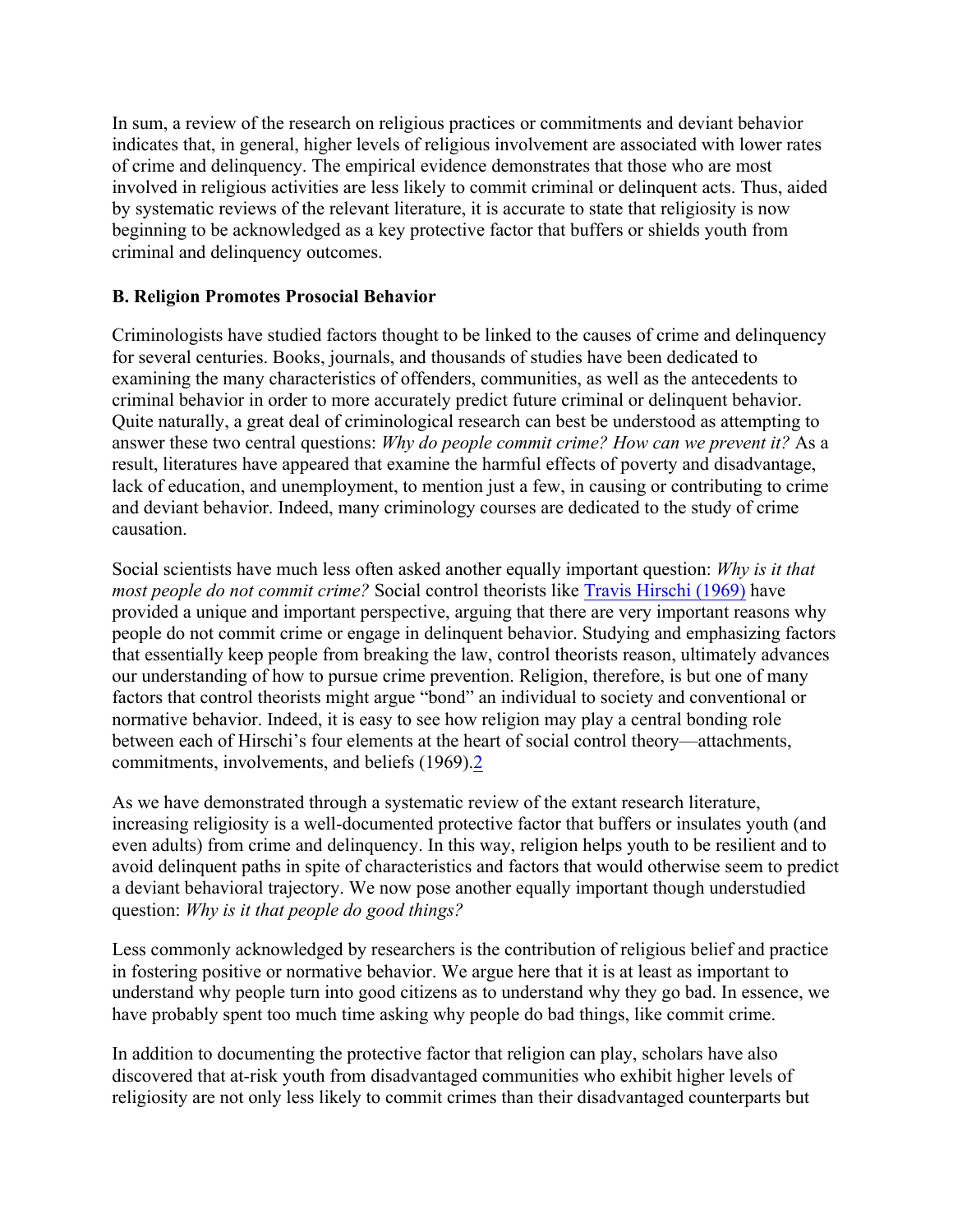also more likely to stay in school, make better grades, and find and retain steady employment (Freeman 1986; Johnson et al. 2000b).

Clearly not enough scholarship has focused on the prosocial side of the equation. Scholars need to do a much better job of documenting the factors and conditions that motivate, cause, support, and sustain positive or prosocial behavior. It is important to note that in discussing prosocial behavior, there is much more involved than merely obeying the law and desisting from criminal behavior. We need to know why people do admirable things. For example: *Why do people do admirable things such as supporting charities, doing volunteer work, returning lost valuables, or participating in civic activities?*

A number of studies have been published in recent years documenting the relationship between increasing religiosity and higher levels of prosocial behavior. This body of research consistently finds that religious commitment is a source for promoting or enhancing beneficial outcomes like well-being (Blazer and Palmore 1976; Graney 1975; Markides 1983; Musick 1996; Tix and Frazier 1997; Willits and Crider 1988), hope, meaning, and purpose (Sethi and Seligman 1993), self-esteem (Bradley 1995; Ellison and George 1994; Koenig et al. 1999), and even educational attainment (Johnson et al. 2000b; Jeynes 2007; Regnerus 2000,2001). Indeed, the more actively religious are more likely to give to charities (both religious and nonreligious) and to volunteer time for civic purposes (Brooks 2006). The review of a large number of studies across multiple disciplines with diverse samples and methodologies leaves one with the robust conclusion that the empirically documented effect of religion on physical and mental health outcomes is remarkably positive (Koenig, McCullough, and Larson 2001).

Studies also suggest that being involved in or exposed to altruistic or prosocial activities and attitudes—something that many churches and other faith-based organizations reportedly have as intrinsic aspects of their mission—appears to reduce the risk of youth violence. A proper understanding of the mechanisms associated with prosocial behavior will assist in the development of future prevention and intervention strategies. Unraveling the role of religiosity, religious institutions and congregations, as well as religious practices and beliefs in promoting prosocial behavior among youth should be a priority for academic researchers.

Just as the studies reviewed earlier document that religious commitment is a protective factor that buffers individuals from various harmful outcomes (e.g., hypertension, depression, suicide, and delinquency), there is mounting empirical evidence to suggest that religious commitment also helps to promote and enhance beneficial outcomes (e.g., well-being, hope, meaning and purpose, educational attainment, and charitable giving). This review of a large number of diverse studies concludes that, in general, the effect of religion on physical and mental health outcomes is remarkably positive (Koenig et al. 2001; Johnson 2002). These findings have led some religious health-care practitioners to conclude that further collaboration between religious organizations and health services may be desirable (Levin 1984; Miller 1987; Olson 1988). According to Peterson,

These phenomena combined point to the church as having powerful potential to affect the health of half the population… We are convinced that a church with a vigorous life of worship, education, and personal support together with the promotion of wellness has more of an impact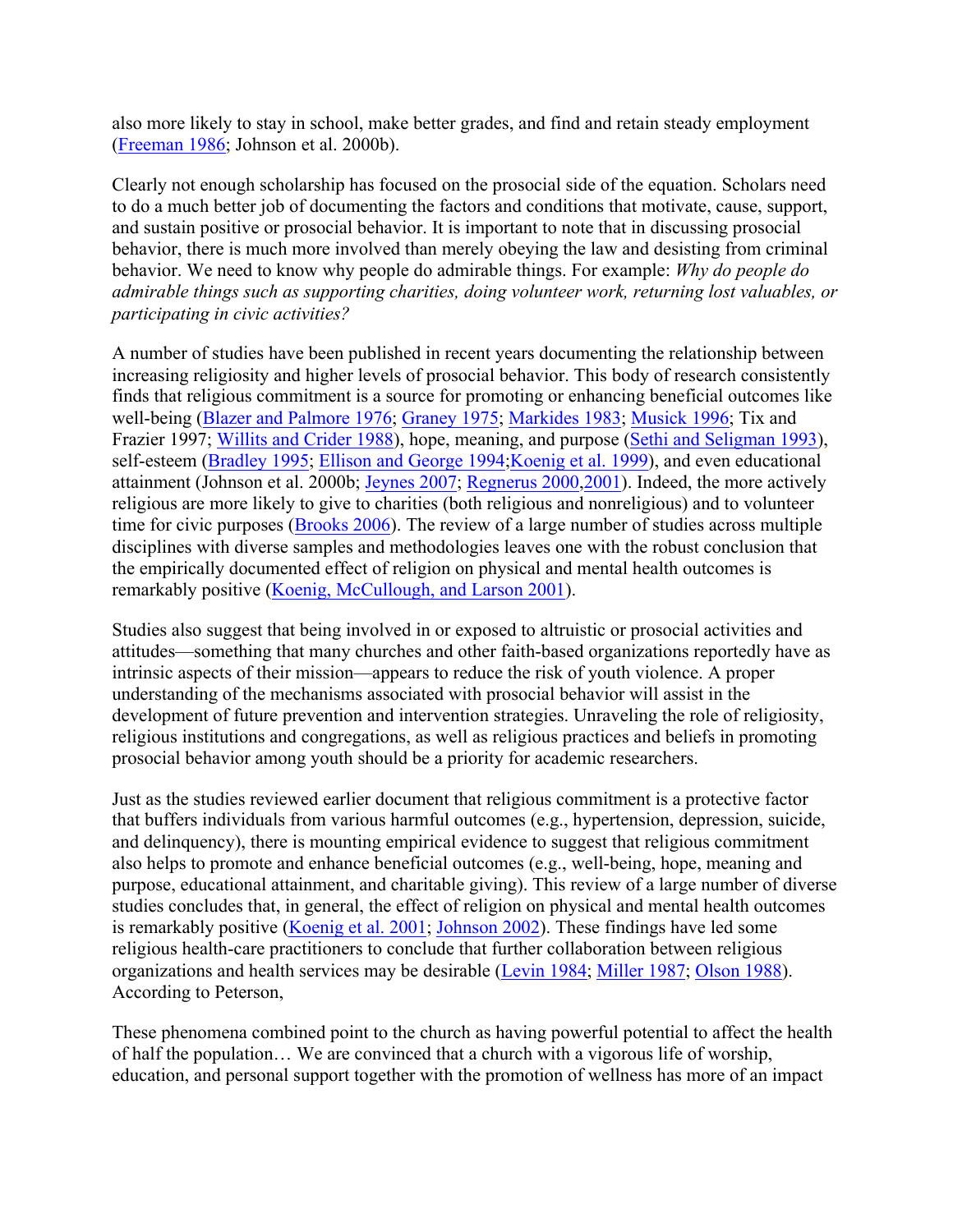on the health of a community than an addition to the hospital or another doctor in town. Right now this is a hunch; in five years, we'll have the data to prove it." (1983, p. 22)

This enthusiasm notwithstanding, more research utilizing longitudinal and experimental designs is needed to further address important causal linkages between religion and myriad prosocial outcomes.

# **IV. Why Religion Matters for Crime and Criminal Justice**

Religious involvement may provide networks of support that help adolescents internalize values encouraging behavior that emphasizes concern for others' welfare. Such processes may contribute to the acquisition of positive attributes that give adolescents a greater sense of empathy toward others, which in turn makes them less likely to commit acts that harm others. Recent research confirms that religiosity can help youths to be resilient even while living in communities typified by poverty, crime, and other social ills commonly linked to deleterious outcomes.

Frequent participation in religious activities may help adolescents to learn values that give them a greater sense of empathy toward others. Similarly, once individuals become involved in deviant behavior, it is possible that participation in specific kinds of religious activity can help steer them back to a course of less deviant behavior and, more importantly, away from potential career-criminal paths. For example, preliminary empirical studies addressing faith-based approaches to prison treatment have shown that inmates who regularly participate in volunteerled Bible studies or who complete a faith-based program are less likely to commit institutional infractions (Hercik 2004a) or to commit new crimes following release from prison (Johnson 2004;Johnson, Larson, and Pitts 1997). In the first major evaluation study of a faith-based prison launched in 1997 in Houston, Texas, Johnson and Larson (2003) found that inmates completing the IFI were significantly less likely to be arrested than a matched group of prisoners who did not receive this religious intervention (8 to 20 percent, respectively) during a two-year postrelease period. Similar results were reported in a study comparing former prisoners in two Brazilian prisons—one a faith-based prison program3 and the other a model prison based on a vocational model4 (Johnson 2002).

An objective assessment of the research literature reveals that individual religious commitment or religiosity as well as religious congregations can have a significant buffering or protective effect that lessens the likelihood of delinquent or criminal behavior. In a separate review of the research literature, we also document that increasing measures of religiousness are associated with an array of prosocial outcomes. Thus, both protect from deleterious outcomes like crime and delinquency, and promote prosocial or beneficial outcomes that are considered normative and necessary for a productive civil society.

# **Conclusion**

This chapter provides evidence that religious influences are consequential in crime reduction. The vast majority of studies reviewed document the importance of religious influences in protecting youth from harmful outcomes as well as promoting beneficial and prosocial outcomes. The beneficial relationship between religion and crime reduction is not simply a function of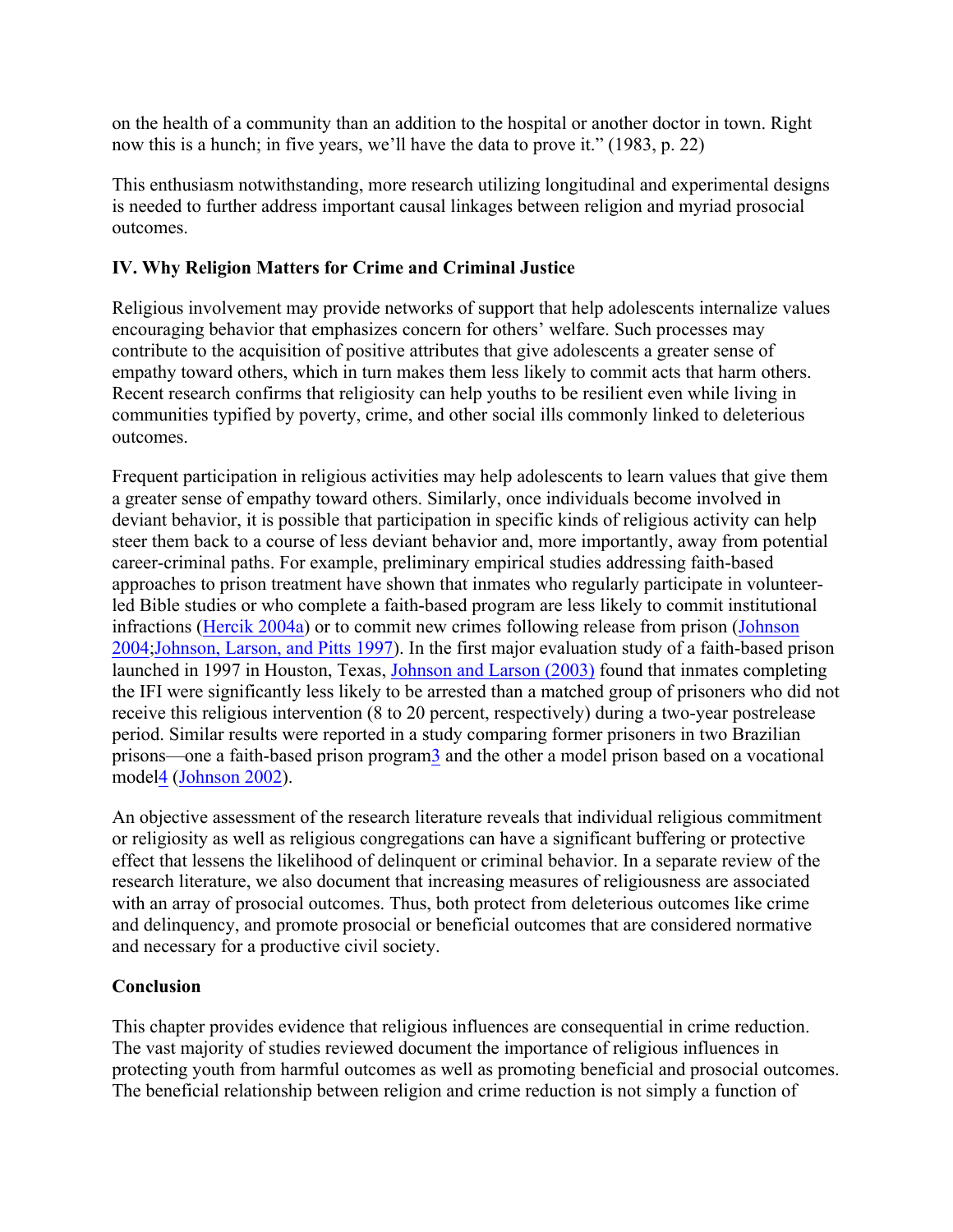religion's constraining function or what it discourages (e.g., opposing drug use or delinquent behavior) but also a matter of what it encourages (e.g., promoting prosocial behaviors).

Although some researchers have identified low religiosity as a factor for health-risk behaviors, religion measures are not routinely included in research, and research that explicitly examines religion remains rare. Future research on crime and delinquency should include multiple measures of religious practices and beliefs. It is time for researchers and federal funding agencies to discontinue the pattern of overlooking this important line of policy-relevant research. New research will allow us to more fully understand the ways in which religion directly and indirectly impacts crime and criminal justice. Churches, synagogues, mosques, inner-city blessing stations, and other houses of worship represent some of the few institutions that remain within close proximity of most adolescents, their families, and their peers. Research is now beginning to demonstrate that these religious institutions can play an important role in promoting the health and well-being of those they serve.

As policymakers consider strategies to reduce delinquency, gang activity, and crime, it is essential for such deliberations to seriously and intentionally consider the role of religion and religious institutions in implementing, developing, and sustaining multifaceted approaches. From after-school programs for disadvantaged youth to public/private partnerships that bring together secular and sacred groups to tackle social problems like the prisoner reentry crisis, it is apparent that any strategy will be needlessly incomplete unless religious communities are integrally involved.

# **References**

Albrecht, Stan L., Bruce A. Chadwick, and David Alcorn.1977. "Religiosity and Deviance: Application of an Attitude-Behavior Contingent Consistency Model." *Journal for the Scientific Study of Religion* 16: 263–274.Find This Resource

Baier, Colin, and Bradley Wright. 2001. "If You Love Me, Keep My Commandments: A Meta-Analysis of the Effect of Religion on Crime." *Journal of Research in Crime and Delinquency* 38: 3–21.Find This Resource

Bicknese, Aaron. 1999. "The Teen Challenge Drug Treatment Program in Comparative Perspective." Ph. D. dissertation. Evanston, IL: Northwestern University.Find This Resource Blazer, Dan G., and Erdmore Palmore. 1976. "Religion and Aging in a Longitudinal Panel." *Gerontologist* 16: 82–85.Find This Resource

Bradley, Don E. 1995. "Religious Involvement and Social Resources: Evidence from the Data Set 'Americans' Changing Lives.'" *Journal for the Scientific Study of Religion* 34: 259–267.Find This Resource

Brooks, Arthur C. 2006. *Who Really Cares: The Surprising Truth About Compassionate Conservatism*. New York: Basic Books.Find This Resource

Burkett, Steven, and Mervin White. 1974. "Hellfire and Delinquency: Another Look." *Journal for the Scientific Study of Religion* 13(4): 455–462.Find This Resource

Duwe, Grant, and Byron R. Johnson. 2013. "Estimating the Benefits of a Faith-Based Correctional Program."*International Journal of Criminology and Sociology* 2: 1–13.Find This **Resource**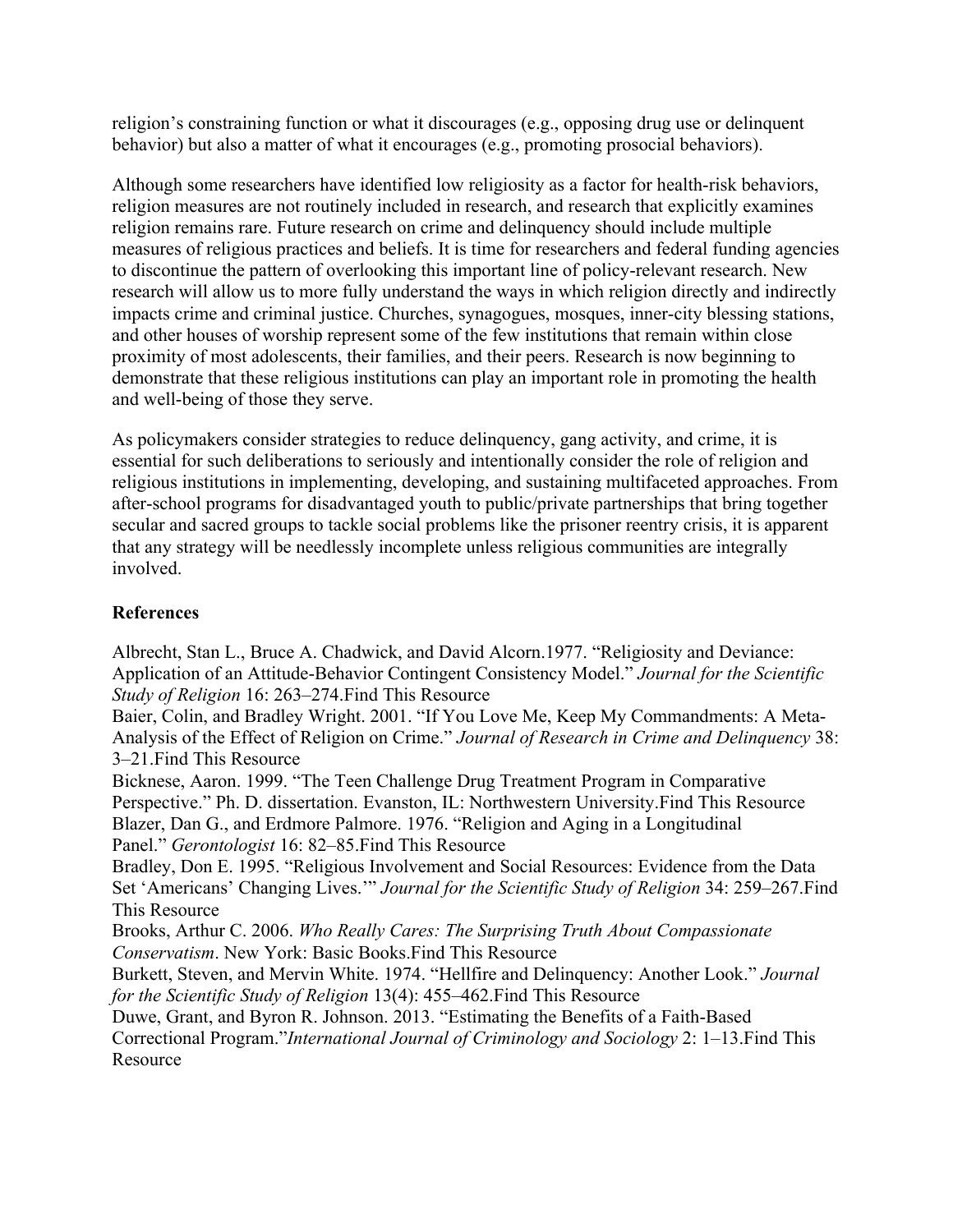Duwe, Grant, and Michelle King. 2012. "Can Faith-Based Correctional Programs Work? An Outcome Evaluation of the InnerChange Freedom Initiative in Minnesota." *International Journal of Offender Therapy and Comparative Criminology* 20: 1–29.Find This Resource

Ellison, Christopher, and Linda K. George. 1994. "Religious Involvement, Social Ties, and Social Support in a Southeastern Community." *Journal for the Scientific Study of Religion* 33: 46–61.Find This Resource

Evans, T. David, Francis Cullen, Velmer Burton, R. Gregory Dunaway, Gary Payne, and Sesha Kethineni. 1996. "Religion, Social Bonds, and Delinquency." *Deviant Behavior* 17: 43–70.Find This Resource

Florida Department of Corrections. 2000. "Comparing Tomoka Correctional Institution's Faith-Based Dorm (Kairos Horizons) with Non-Participants." Tallahassee, FL: Bureau of Research and Data Analysis.Find This Resource

Freeman, R. B. 1986. "Who Escapes? The Relation of Churchgoing and Other Background Factors to the Socioeconomic Performance of Black Male Youths from Inner-City Tracts." In *The Black Youth Employment Crisis*, edited by Richard B. Freeman and Harry J. Holzer.

Chicago: University of Chicago Press.Find This Resource

Graney, Marshall J. 1975. "Happiness and Social Participation in Aging." *Journal of Gerontology* 30: 701–706.Find This Resource

Hercik, Jeanette. 2004a. *Navigating a New Horizon: Promising Pathways to Prisoner Reintegration*. Fairfax, VA: Caliber Associates.Find This Resource

Hercik, Jeanette. 2004b. *Rediscovering Compassion: An Evaluation of Kairos Horizon Communities in Prison*. Fairfax, VA: Caliber Associates.Find This Resource

Higgins, Paul, and Gary Albrecht. 1977. "Hellfire and Delinquency Revisited." *Social Forces* 55(4): 952–958.Find This Resource

Hirschi, Travis. 1969. *Causes of Delinquency*. Berkeley: University of California Press.Find This Resource

Hirschi, Travis, and Rodney Stark. 1969. "Hellfire and Delinquency." *Social Problems* 17: 202– 213.Find This Resource

Iowa Department of Management. 2007. "Does Prison Substance Abuse Treatment Reduce Recidivism?" Performance Audit Report. Des Moines, Iowa Department of Corrections' Licensed Substance Abuse Programs.Find This Resource

Jang, Sung Joon, and Byron R. Johnson. 2001. "Neighborhood Disorder, Individual Religiosity, and Adolescent Use of Illicit Drugs: A Test of Multilevel Hypotheses." *Criminology* 39: 109- 144.Find This Resource

Jang, Sung Joon, and Byron R. Johnson. 2003. "Strain, Negative Emotions, and Deviant Coping Among African Americans: A Test of General Strain Theory and the Buffering Effects of Religiosity." *Journal of Quantitative Criminology* 19: 79–105.Find This Resource Jang, Sung Joon, and Byron R. Johnson. 2004. "Explaining Religious Effects on Distress Among African Americans." *Journal for the Scientific Study of Religion* 43: 239–260.Find This

Resource

Jang, Sung Joon, and Byron R. Johnson. 2005. "Gender, Religiosity, and Reactions Strain Among African Americans." *Sociological Quarterly* 46: 323–358.Find This Resource Jang, Sung Joon, Byron R. Johnson, and Christopher Bader. 2008. "The Cumulative Effect of Religiosity in Crime Desistance." *Journal of Drug Issues* 38(3): 771–798.Find This Resource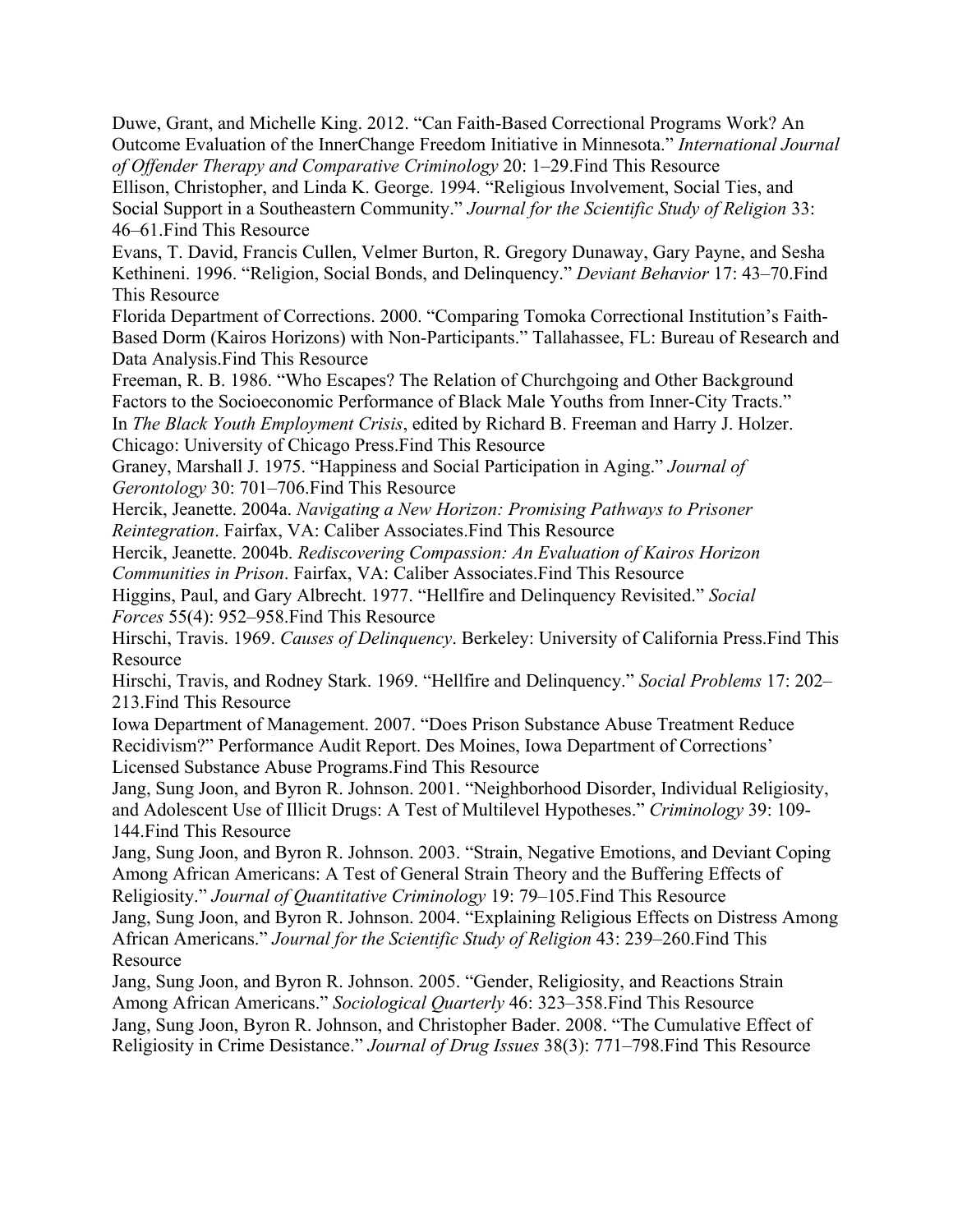Jensen, Gary, and Maynard Erickson. 1979. "The Religious Factor and Delinquency: Another Look at the Hellfire Hypothesis." In *The Religious Dimension*, edited by Robert Wuthnow. New York: Academic Press.Find This Resource

Jeynes, William H. 2007. *American Educational History: School, Society, and the Common Good*. Thousand Oaks, CA: Sage Publications.Find This Resource

Johnson, Byron R. 1987. "Religiosity and Institutional Deviance: The Impact of Religious Variables Upon Inmate Adjustment." *Criminal Justice Review* 12: 21–30.Find This Resource Johnson, Byron R. 2002. "Assessing the Impact of Religious Programs and Prison Industry on Recidivism: An Exploratory Study." *Texas Journal of Corrections* 28: 7–11.Find This Resource Johnson, Byron R. 2004. "Religious Programs and Recidivism Among Former Inmates in Prison Fellowship Programs: A Long-Term Follow-Up Study." *Justice Quarterly* 21: 329–354.Find This Resource

Johnson, Byron R. 2006. *A Better Kind of High: How Religious Commitment Reduces Drug Use*. ISR Research Report. Waco, TX: Institute for Studies of Religion, Baylor University.Find This Resource

Johnson, Byron R., and D. B. Larson (2003). "The InnerChange Freedom Initiative: A Preliminary Evaluation of a Faith-Based Prison Program." ISR Research Report. Waco, TX: Institute for Studies of Religion, Baylor University.Find This Resource

Johnson, Byron R., David B. Larson, Spencer D. Li, and Sung Joon Jang. 2000. "Escaping From the Crime of Inner Cities: Church Attendance and Religious Salience Among Disadvantaged Youth."*Justice Quarterly* 17: 377–391.Find This Resource

Johnson, Byron R., David B. Larson, Sung Joon Jang, and Spencer D. Li. 2000. "The 'Invisible Institution' and Black Youth Crime: The Church as an Agency of Local Social Control." *Journal of Youth and Adolescence* 29: 479–498.Find This Resource

Johnson, Byron R., David B. Larson, and Timothy Pitts. 1997. "Religious Programming, Institutional Adjustment and Recidivism Among Former Inmates in Prison Fellowship Programs." *Justice Quarterly* 14(1): 145–166.Find This Resource

Johnson, Byron R., Spencer D. Li, David B. Larson, and Michael McCullough. 2000. "Religion and Delinquency: A Systematic Review of the Literature." *Journal of Contemporary Criminal Justice* 16: 32–52.Find This Resource

Johnson, Byron R., Soon Jung Jang, David B. Larson, and Spencer D. Li. 2001. "Does Adolescent Religious Commitment Matter? A Reexamination of the Effects of Religiosity on Delinquency." *Journal of Research in Crime and Delinquency* 38: 22–44.Find This Resource Kerley, Kent R., Todd L. Matthews, and Jeffrey T. Schulz. 2005. "Participation in Operation Starting Line, Experience of Negative Emotions, and Incidence of Negative

Behavior." *International Journal of Offender Therapy and Comparative Criminology* 49: 410– 426.Find This Resource

Kerley, Kent R., Todd L. Matthews, and Troy C. Blanchard. 2005. "Religiosity, Religious Participation, and Negative Prison Behaviors." *Journal for the Scientific Study of Religion* 44: 443–457.Find This Resource

Koenig, Harold, Judith Hays, David B. Larson, Linda George, Harvey Cohen, Michael McCullough, Keith Meador, and Dan Blazer. 1999. "Does Religious Attendance Prolong Survival?: A Six-Year Follow-Up Study of 3,968 Older Adults." *Journal of Gerontology* 54A(7): 370–376.Find This Resource

Koenig, Harold, Michael McCullough, and David B. Larson. 2001. *The Handbook of Religion and Health*. New York: Oxford University Press.Find This Resource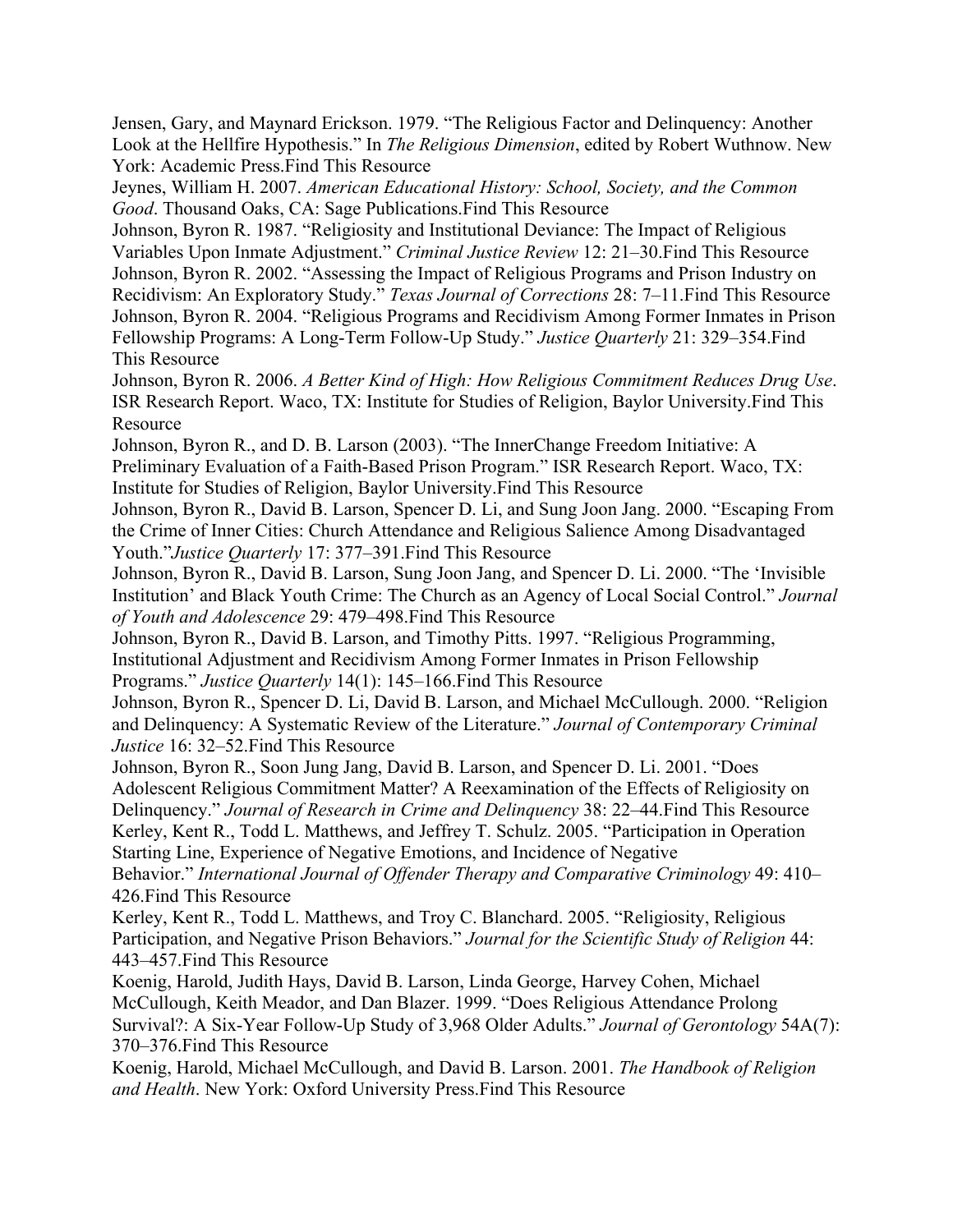Levin, Jeffrey S. 1984. "The Role of the Black Church in Community Medicine." *Journal of the National Medical Association* 76: 477–483.Find This Resource

Markides, Kyriakos S. 1983. "Aging, Religiosity, and Adjustment: A Longitudinal

Analysis." *Journal of Gerontology* 38: 621–625.Find This Resource

Miller, J. 1987. "Wellness Programs Through the Church: Available Alternative for Health Education." *Health Values* 11(5): 3–6.Find This Resource

Musick, Marc A. 1996. "Religion and Subjective Health Among Black and White Elders."*Journal of Health and Social Behavior* 37: 221–237.Find This Resource

O'Connor, Tom. 2001. "From Prison to the Free World: An Evaluation of an Aftercare

Program." Rockville, MD: Center for Social Research.Find This Resource

Olson, Lynn, Janet Reis, Larry Murphy, and Jennifer H. Gehm. 1988. "The Religious

Community as a Partner in Health Care." *Journal of Community Health* 13: 249–257.Find This **Resource** 

Peterson, B. 1983. "Renewing the Church's Health Ministries: Reflections on Ten Years' Experience." *Journal of Religion and the Applied Behavioral Science* 4: 16–22.Find This **Resource** 

Regnerus, Mark. 2000. "Shaping Schooling Success: Religious Socialization and Educational Outcomes in Metropolitan Public Schools. *Journal for the Scientific Study of Religion* 39: 363– 370.Find This Resource

Regnerus, Mark. 2001. "Making the Grade: The Influence of Religion upon the Academic Performance of Youth in Disadvantaged Communities." University of Pennsylvania. *CRRUCS Report* 2001–3.Find This Resource

Regnerus, Mark. 2003. "Linked Lives, Faith, and Behavior: Intergenerational Religious Influence on Adolescent Delinquency." *Journal for the Scientific Study of Religion* 42(2): 189– 203.Find This Resource

Sethi, Sheena, and Martin Seligman. 1993. "The Hope of Fundamentalists." *Psychological Science* 5: 58.Find This Resource

Stark, Rodney. 1996. "Religion as Context: Hellfire and Delinquency One More Time." *Sociology of Religion*57: 163–173.Find This Resource

Stark, Rodney, Lori Kent, and Daniel P. Doyle. 1982. "Religion and Delinquency: The Ecology of a 'Lost' Relationship." *Journal of Research in Crime and Delinquency* 19: 4–24.Find This Resource

Wallace, John M., and Tyrone A. Forman. 1998. "Religion's Role in Promoting Health and Reducing the Risk Among American Youth." *Health Education and Behavior* 25: 721–741.Find This Resource

Willits, Fern K., and Donald M. Crider. 1988. "Religion and Well-Being: Men and Women in the Middle Years."*Review of Religious Research* 29: 281–294.Find This Resource

Winship, Christopher, and Jenny Berrien. 1999. "Boston Cops and Black Churches." *The Public Interest* 136: 52–68.Find This Resource

Young, Mark C., John Gartner, Thomas O'Connor, David B. Larson, and Kevin Wright. 1995. "Long-Term Recidivism Among Federal Inmates Trained as Volunteer Prison Ministers." *Journal of Offender Rehabilitation*22: 97–118.Find This Resource

# **Notes:**

(1) See H. Koenig et al. (2001), *Handbook of Religion and Health*, Oxford University Press, and Johnson (2002), "Objective Hope—Assessing the Effectiveness of Religion and Faith-Based